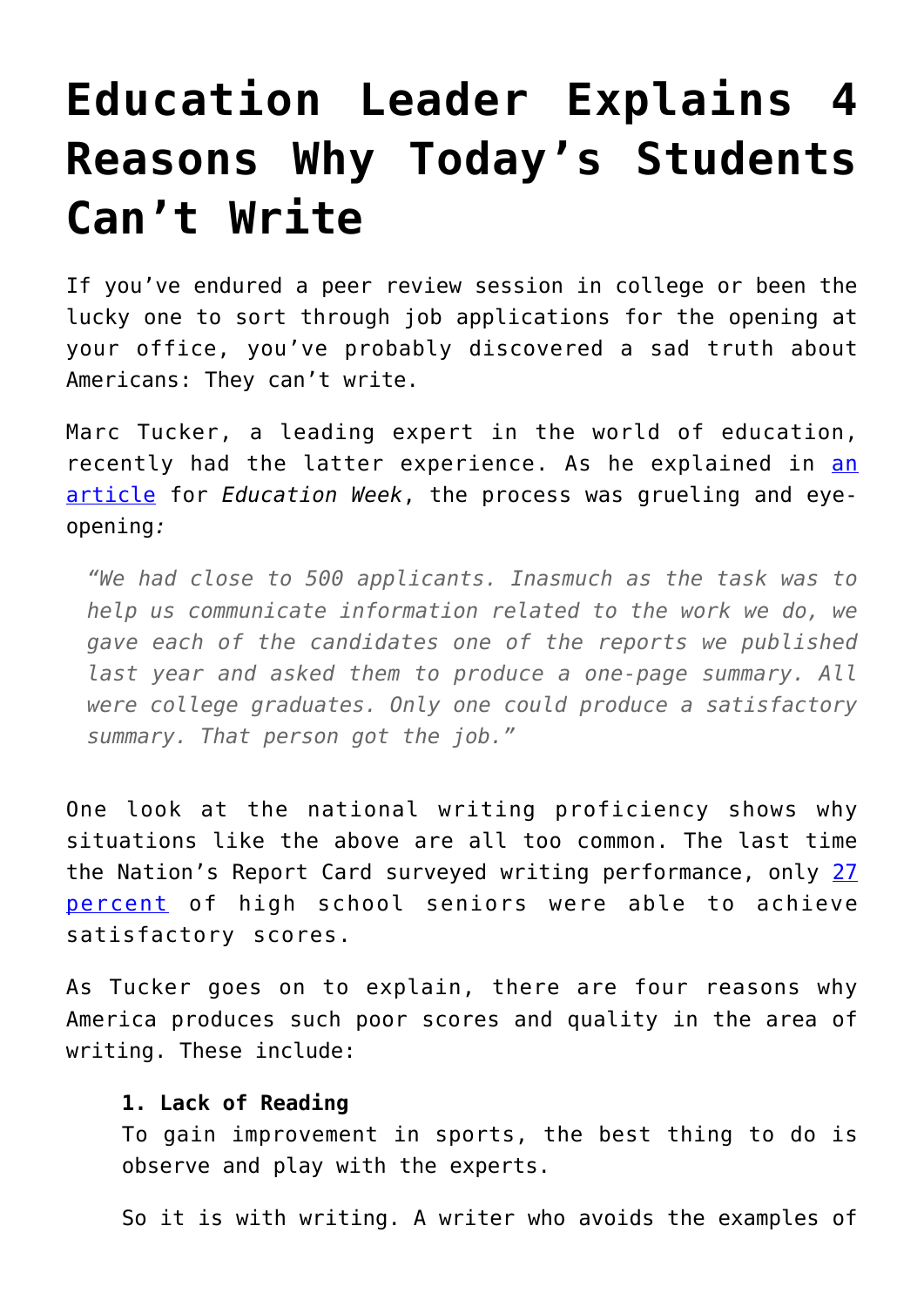high-quality writing supplied through books will miss out on hours of effortless instruction from the masters.

Yet, as Tucker indicates, many of today's schools simply aren't putting enough reading material in front of their students, a fact which will eventually hinder their writing performance.

### **2. Lack of Practice**

Practice makes perfect, but according to Tucker, today's students get little, if any, opportunity to practice crafting an argument in an extensive paper:

*"There is only one way that we can find out whether a student can write a substantial research paper—by asking them to write a substantial research paper and looking carefully at the result. If we do not ask them to produce this product—over and over again, as they get better and better at it—then they will not be able to do it well."*

#### **3. Reliance on Standardized Tests**

 Writing practice is limited, Tucker argues, because a great deal of emphasis is now placed on standardized tests. These tests operate largely on a fill-in-the-blank basis, a procedure which Tucker asserts is a poor substitute for composing lengthy research papers.

# **4. Inadequate Instruction**

 Finally, Tucker suggests that today's students can't write because their instructors are poor writers themselves:

 *"If we do not demand that those who want to become teachers are themselves very good writers, why would we expect our teachers to be good teachers of writing? We should, in fact, be requiring our candidates for teaching positions to write 20-page papers of their own which analyze and summarize a topic from the literature in their field. We*